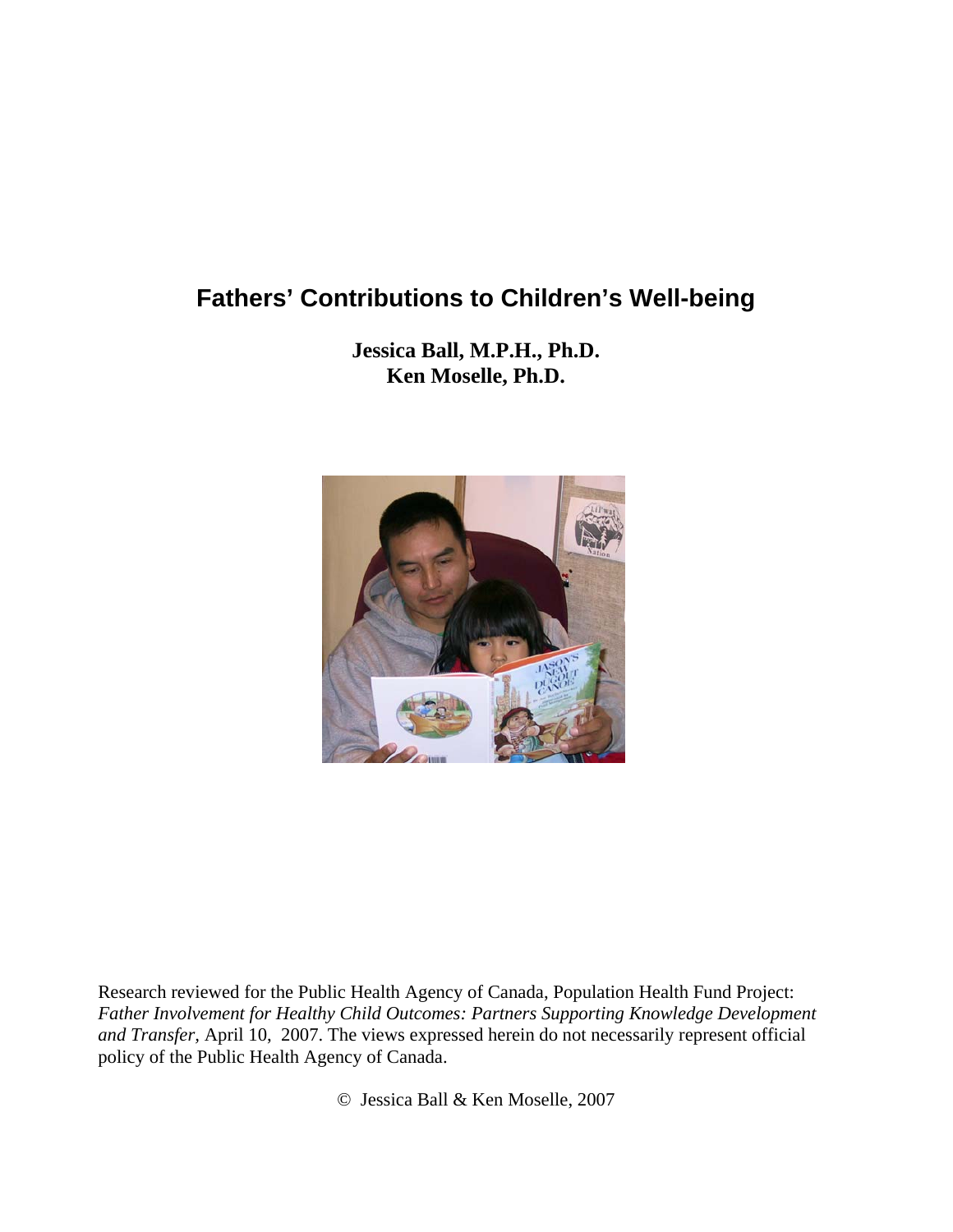## **Fathers' Contributions to Children's Well-Being**

**Jessica Ball, M.P.H., Ph.D. Ken Moselle, Ph.D.** 

### **Executive Summary**

Links between mothers' health, literacy, and behaviours and their children's well-being are well understood and widely accepted. Canada, like many other countries, has made long standing investments in a national program for maternal and child health. Are there sufficiently clear links between paternal health, literacy, and behaviours and children's well-being to justify investments in securing father's involvement in supporting their children's health and development?

This report brings key lines of research evidence and ecological concepts of health to bear in thinking through the connections between father's involvement and children's well-being. The report encourages a broadening of viewpoints beyond linear research designs and practice models that focus on direct impacts of father's direct engagements with children: in addition to these approaches, we need to engage non-linear, systems approaches that recognize and measure impacts that fathers may have on the quality of environments for children's growth and development.

This report is intended to animate discussion about the importance of fathers to children in Canada, and to stimulate research and policy interventions that will effectively increase the visibility of fatherhood in thinking about how to promote child and youth health. The report provides a rationale for programs to encourage, prepare, support, and intervene with fathers, with the goal of optimizing the potential of fatherhood as a critical contribution to help children thrive.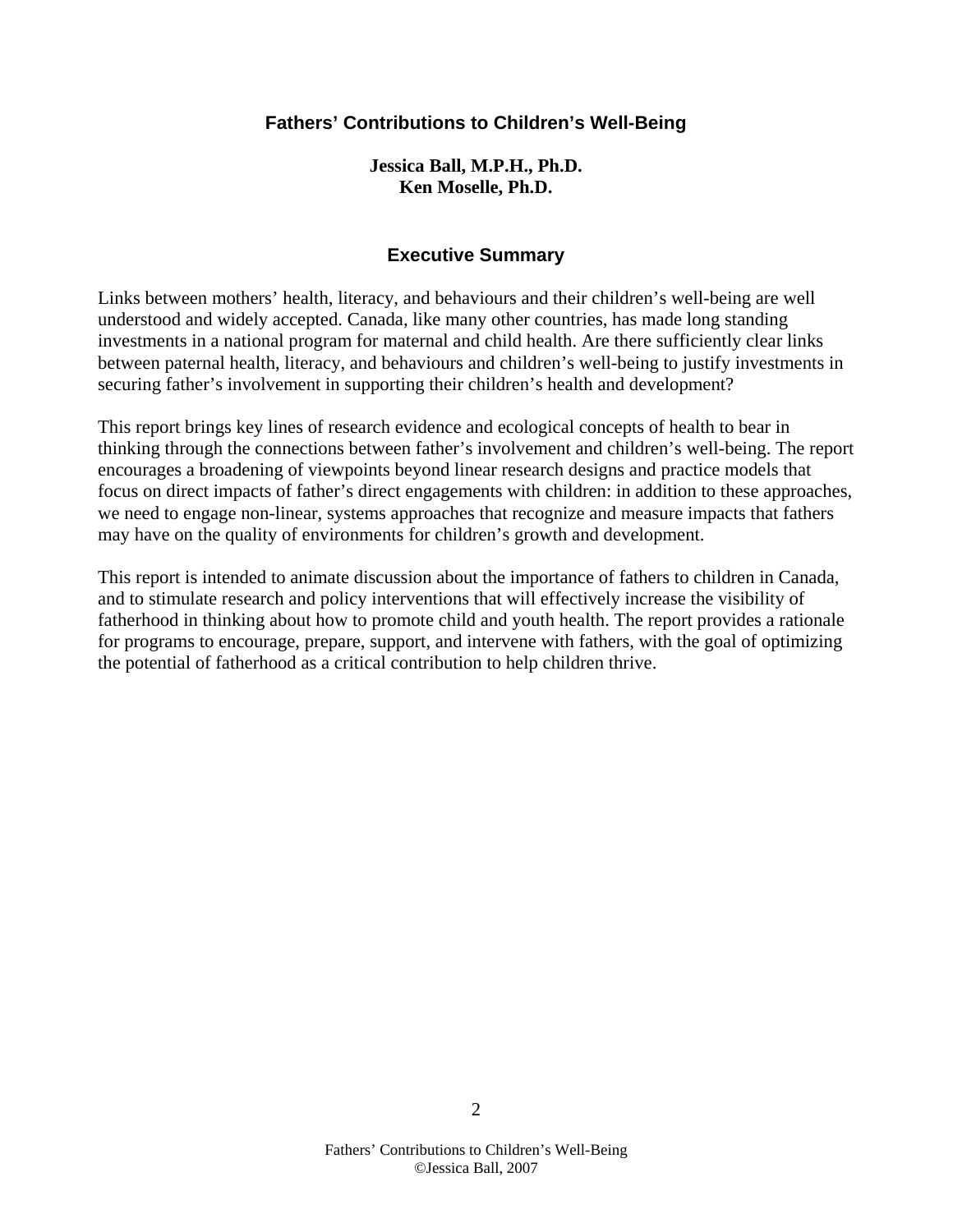### **Introduction**

Most practitioners engaged with families take it for granted that it is a good idea to try to involve fathers in children's education, recreation, and health care. However, the idea that a planned and supported set of policies and programs to secure father's involvement could be an effective strategy for promoting child health is not yet a strongly held view in public health policy, health promotion and education, child and family services, including child welfare policy and practice, or in medicine. These fields continue to be dominated by a focus on maternal well-being and maternal behaviours as the critical link to child health and development – a view that could be characterized as a *'mothercentric'* perspective or bias.

Considerable research effort has worked to tease out the relative contributions that fathers make to outcomes for children. Accumulated evidence supports hypothesized roles of father's involvement in outcomes for children. Summarizing research on father's involvement, Allen and Daly (2002) identified evidence of a range of impacts on child development, and Ball and Pedersen (2007) identified evidence of impacts on health (Figure 1).



### **Figure 1. Evidence of Direct Effects of Father's Involvement on Child Well-Being**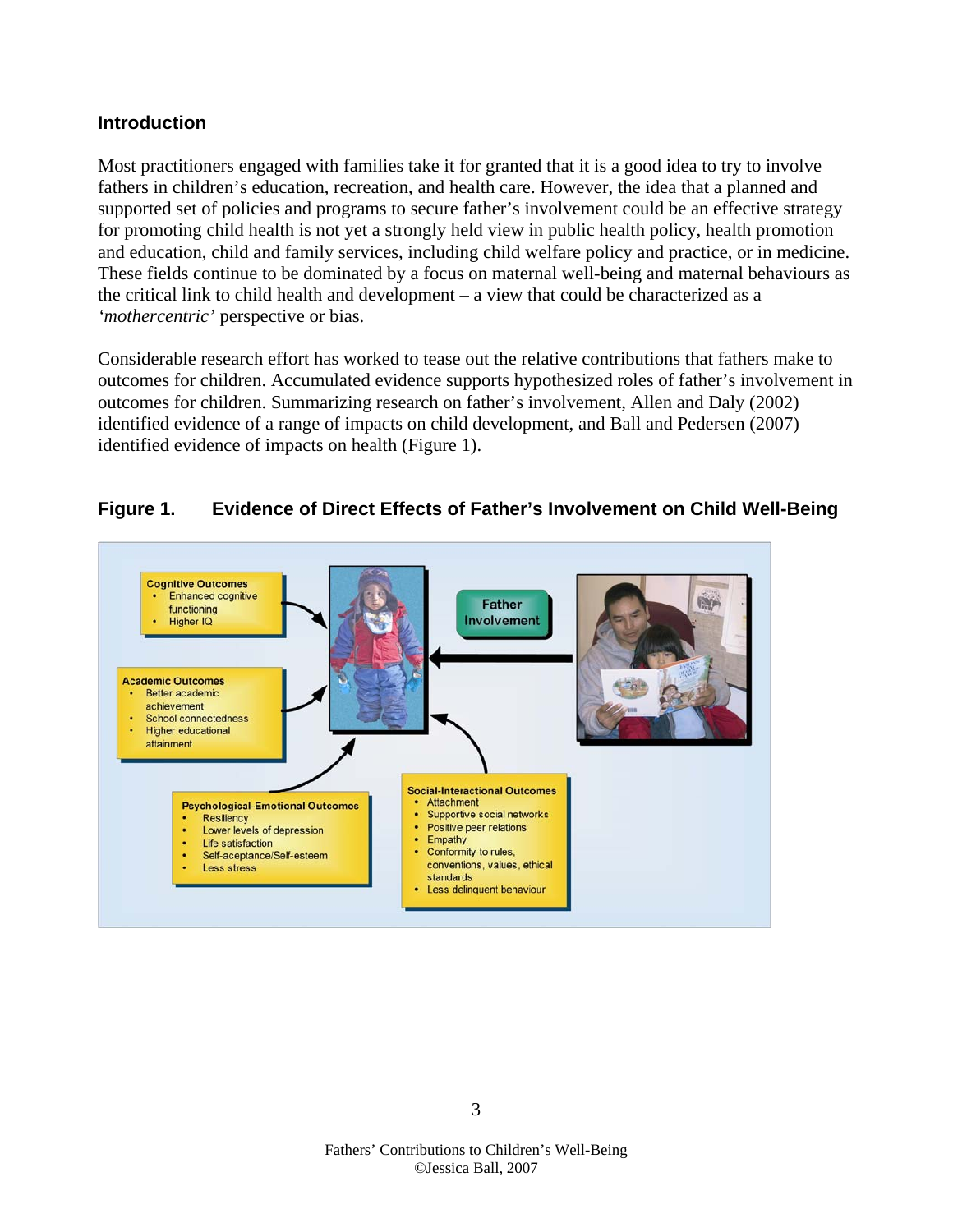Father's involvement has been found to have a salutogenic effect on father's well-being.



**Figure 2. Evidence of Direct Effects of Father's Involvement on the Father** 

## **Absent and non-co-resident fathers**

There now is a large literature on the effects of single parenting on child development, and more specifically on the effects of father absence on child development. Taken as a whole, this body of research suggests that children raised in single parent families are at risk of sub-optimal developmental outcomes. For example, research shows that, as a group, these children are twice as likely to drop out of high school, twice as likely to have a child before they are 20 years old, and 1.5 times as likely to be unemployed in their late teens and early twenties (McLanahan & Sandefur, 1994). They are more likely to become single parents themselves or to become parents outside of marriage (Booth & Crouter, 1998).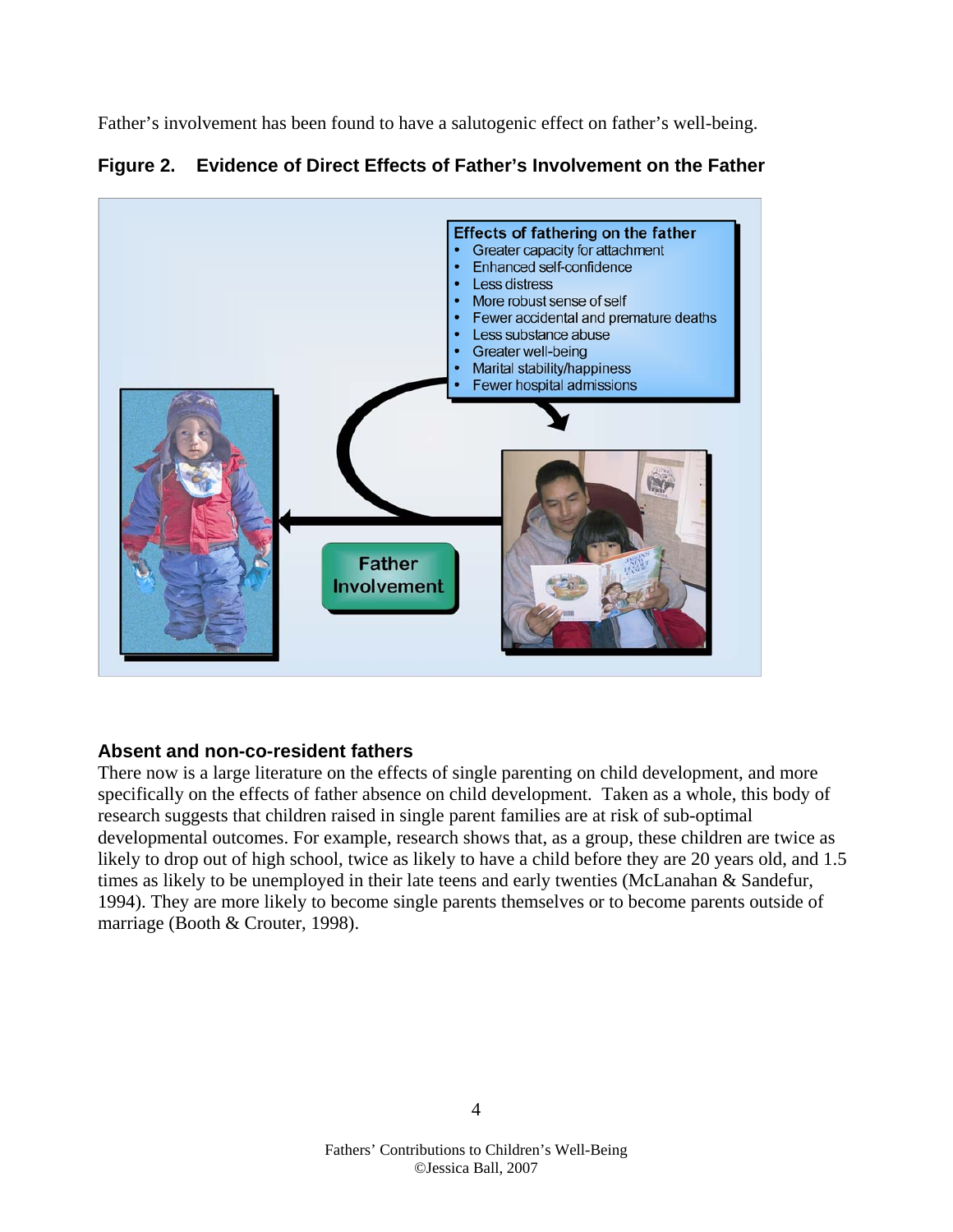

## **Figure 3. Evidence of Direct Effects of Father's Absence on Child Well-Being**

## **Direct links between fathers and child health**

Proportionately more research effort has been aimed at assessing the impacts of father's involvement on child development, functioning and quality of life than on child health (Horn & Sylvester, 2002; Lamb, 2004). However, research has shown links between fathers' presence in the home and child and youth mental health, as well as the propensity of children and youth to engage in health risk behaviours and to be injured and hospitalized. Reflecting a *'medical model'* perspective about what determines a child's mortality, morbidity, and general well-being, research on child health outcomes has tended to be narrowly focused on direct, often material or biological inputs to health, while measures of health have tended to restricted to mortality, morbidity, health risk behaviours, and injuries. *Indirect* contributions that fathers can make to child health remain under-conceptualized and have yet to be explored through multi-level, multivariate research informed by an ecological or holistic view of the determinants of health.

# **Linking father's involvement to ecological determinants of child health**

Understanding how fathers can contribute to children's health calls for a conceptual model linking child health to a broad array of ecological determinants of health (Earls & Carson, 2001). A child's opportunities for healthy development during their formative years are aspects of a child's environment. The quality of the child's environment is affected by such factors as family income, the availability of social support for the child and the family unit, the availability of opportunities to become literate and to explore the environment, and the quality of interactions among family members including such characteristics as affection, violence, guidance and discipline. Establishing a rationale for investments in father-child engagement requires research that assesses indirect and reciprocally causal effects of father's economic contributions, cultural teachings, efficacy in generating social support for the family unit, and other indirect determinants of health.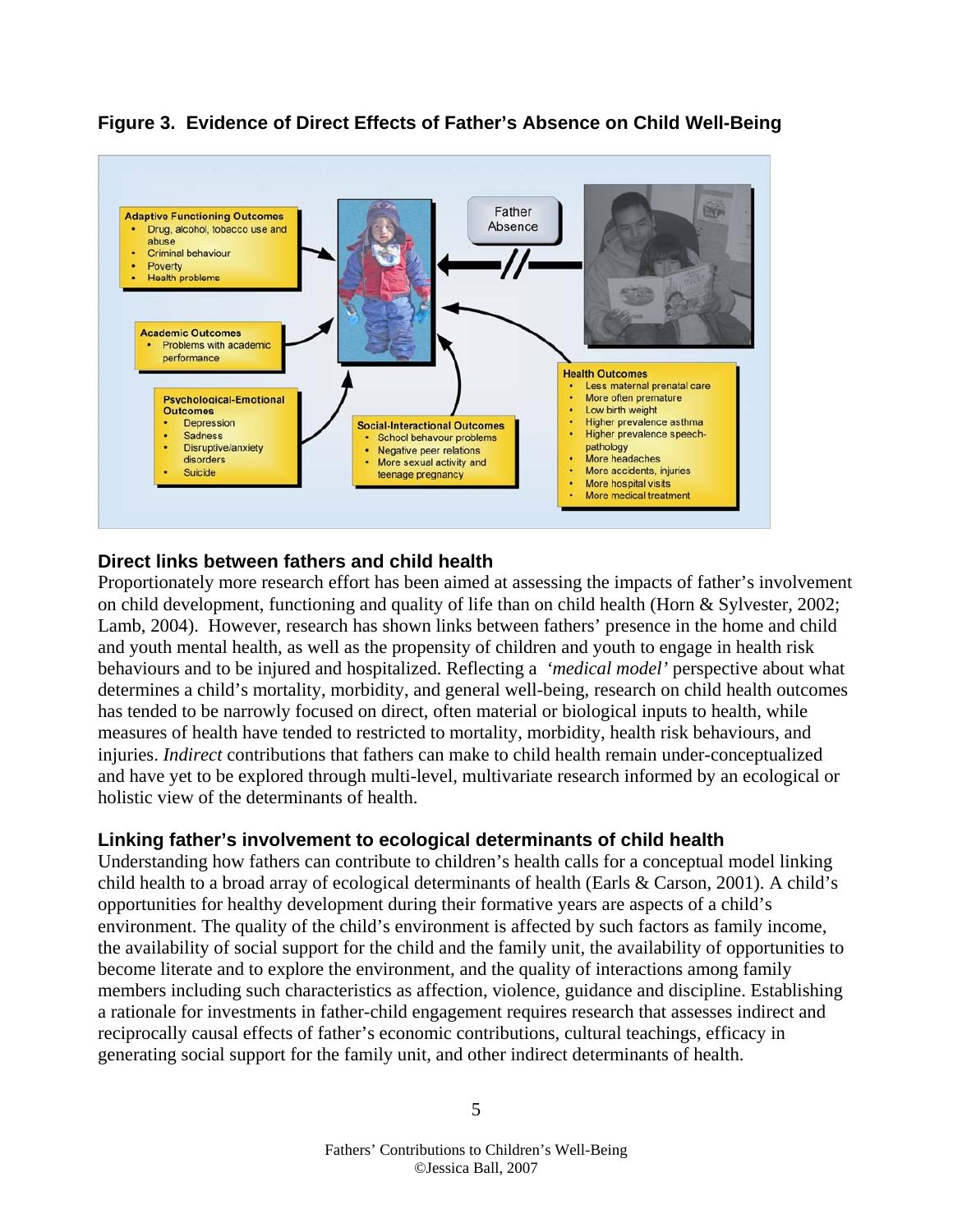In Canada, definitions of health include an individual's capacities to be productive and to enjoy life, while definitions of 'development' now encompass such dimensions as social competence, affective engagement, creativity, and resilience (PHAC, 2003). Dubeau has reviewed Canadian studies on the role of father's involvement on child and family well-being and comments that a population health approach allows "us to go beyond the traditional indicators of mortality and morbidity and move towards indicators of well-being and adjustment among children and parents" (2002, p. 26). Given broad definitions of health, there is clear potential for future research to document how father's involvement directly effects, or mediates, between determinants of health and child health outcomes (see Figure 4).



**Figure 4. Mediating roles of fathers linking health determinants to child outcomes** 

 $\sim$  6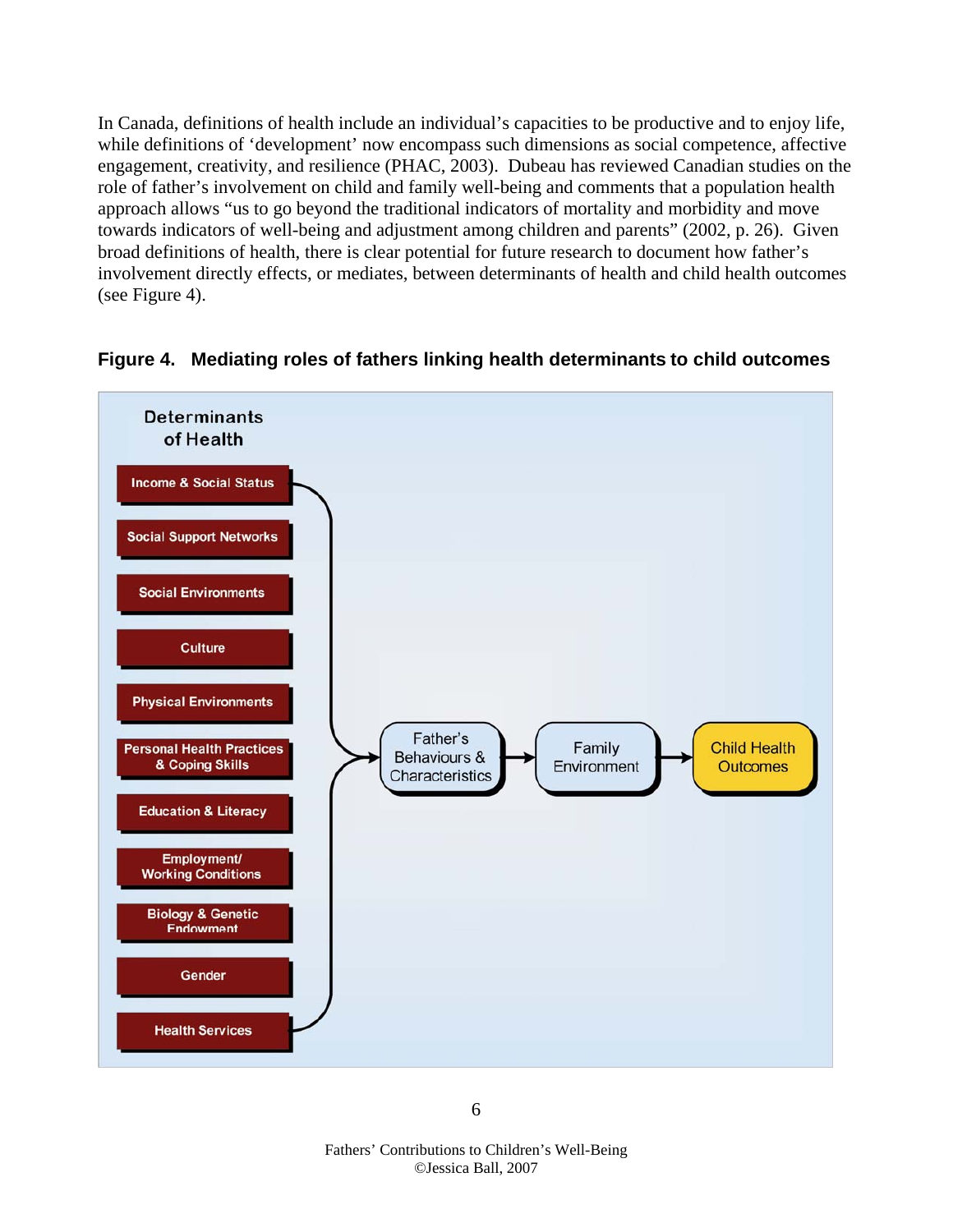The following examples map pathways between fathers' engagement in domains conceived as determinants of health and child health outcomes.

• In the population health model adopted by PHAC, 'education and literacy' constitute a major category of determinants of health. Fathers may influence their children's access to quality early childhood education, schooling, extracurricular educational opportunities, and media. In turn, these opportunities for education and literacy may influence children's health outcomes.

• A father's ability and efforts to generate income for the family affect the family environment for the child along dimensions including adequacy of housing, food, supervision, equipment, lessons, stress, conflict, leisure activities. These aspects of the children's quality of life contribute to health outcomes (e.g., nutrition deficits, obesity, respiratory infections, injuries, etc.).

Research has shown that youth who are close to their fathers are more likely to abstain from substance use. Substance use is an example of a major category of health determinants referred to as 'personal health practices and coping strategies.' Thus, positive father's involvement is seen to promote a positive health practice and coping strategy in youth, resulting in lower risk of negative health outcomes for the youth.

• Research has shown that when fathers are more involved in their child's school, children are more likely to do well academically.

As Evans (2004) points out, measuring father's involvement at all, as separate from 'parenting' effects, is a relatively new science. Methodologies for further defining fathers' indirect contributions to child health are a priority for future research.

# **Expanding research to assess father's instrumentality in pathways to child health**

Enhancing the visibility and importance of fathers within policy frameworks that target child health and development requires concepts and measurements of fathers' contributions to children's wellbeing that include but extend far beyond fathers' direct interactions with their child or other family members (e.g., co-parents). Conceptual and empirical frameworks that are sensitive to fathers' roles in child health need to encompass the ways that fathers affect the quality of the child's environment for survival, growth, health, and development, as well as the quality of the family environment in which the child is embedded.

Fathers' behaviours and personal characteristics contribute (positively or negatively) to family income, family social status and stability, opportunities for children to access health care and education, availability of social support, and other aspects of the ecology of the child. As illustrated below, these aspects of the child's environment have been linked conceptually and through some research to children's health status and health trajectories as they grow and develop.

• Research has shown that the impacts of stress on health are mediated by the availability and personal use of social support. It could be argued that a key contribution that fathers make to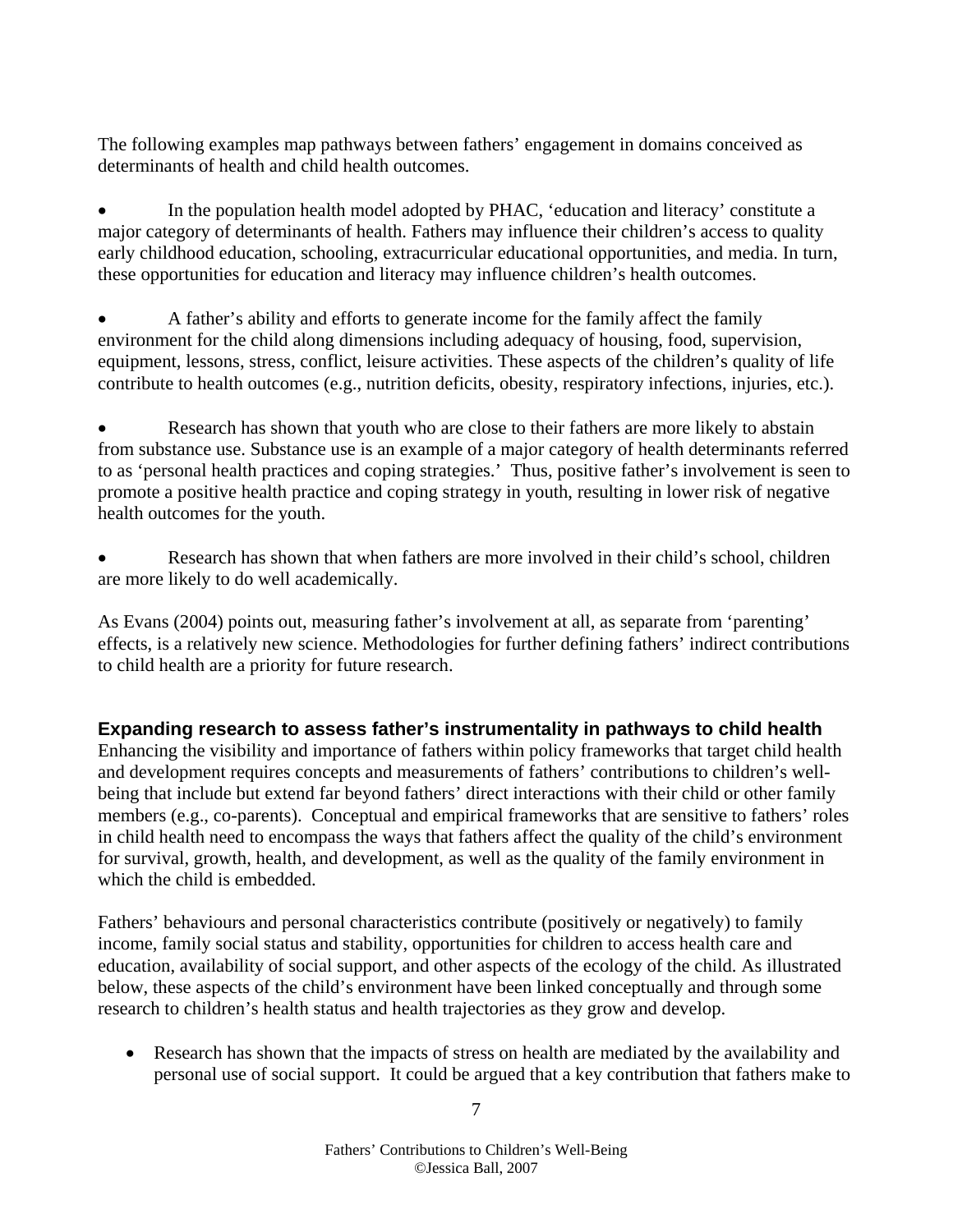child health is through their income generation, their work to secure access to learning opportunities from preschools to trade school to university education, and their activities outside the home which function to connect the family to sites for social support within the community (e.g., recreation, leisure activities, formal and non-formal social organizations).

- Wadsworth found that family's socioeconomic status relates to a child's opportunities for education (Wadsworth, 1991), which is associated with a child's growth (Kuh & Wadsworth, 1989), and with future occupation and income (Montgomery, Bartley, Cook, et al., 1996). What is the role of the father in determining the family's socioeconomic status?
- Montgomery, Bartley, & Wilkinson (1997) found that family stress and conflict is associated with reduced growth in childhood, and Sweeting and West (1995) found that family stress and conflict is associated with poorer health, lower self-esteem and less psychological wellbeing among adolescents. What are the roles that fathers play in shaping the emotional climate, conflict, and conflict resolution with a family?

### **Theoretical frameworks**

A large body of research has shown that the underlying factors that determine health and well-being are deeply embedded in social circumstances, including social support, socio-economic status, psychosocial conditions, and availability of materials resources, access to health services, and so on. Several theoretical frameworks describe reciprocal causal relationships between families and macrosystem conditions, and between children's environments and child health. What are the roles that fathers play in shaping the social circumstances, or quality of environments, in which their children grow and develop, and in turn how do these circumstances affect children's health trajectories across their life span?

Father's involvement can be incorporated into a number of existing theoretical frameworks in order to generate hypotheses about the roles of fathers in directly and indirectly influencing child health. Particularly promising for embedding concepts linking father's involvement to child health are the ecological theories advanced by Bronfenbrenner (1979), Hertzman and Siddiqi (2000), Schor and Menaghan (1995), and Wadsworth (1999). Research is now needed to explore the pathways for fathers to influence their children's health, the potential strength of these relationships, and factors that can moderate and confound these relationships.

From an ecological perspective, child health is affected by multiple mesosystems, including the family, which in turn affect each other and also affect and are affected by the microsystem, exosystem, and macrosystem in which the child is embedded and with which he or she interacts. Everything is connected by varying degrees of proximity to everything else in a holistic system of child/human development.

To the extent that they are perceived to be involved in some way with their child, fathers are a part of the child's micro system. Fathers can influence the child's micro system by the quantity and quality of their interactions with the child and other family members. Cultural views of fatherhood and family roles and interactions, as exerted through a cultural macro system, also affect whether and how a father is engaged with his children and family.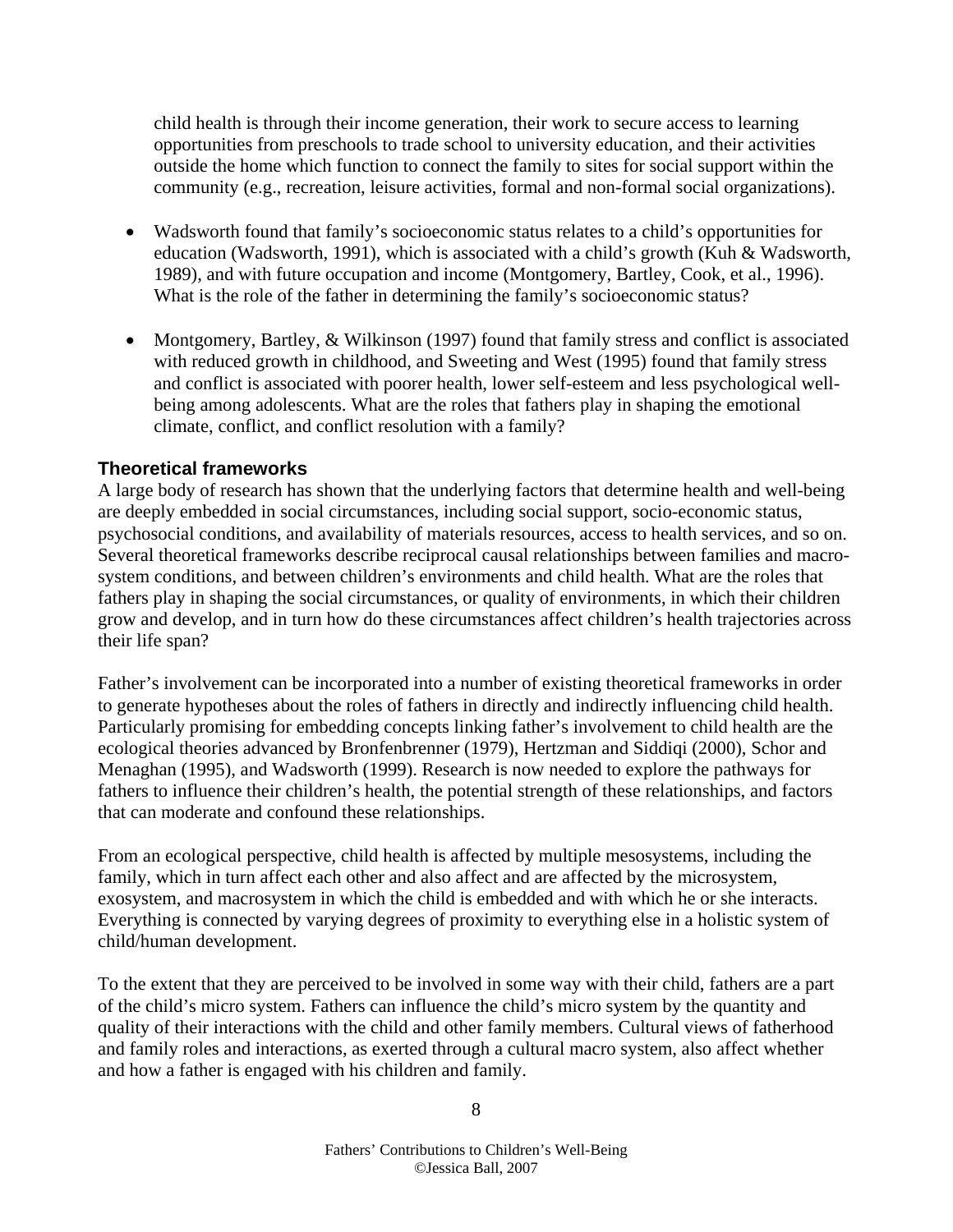Father's involvement exerts an influence on each of these levels of society. For example, at the macro level, the trend of fatherlessness in some societies constitutes part of the structure of opportunity created by history – reflected in the observation that there is a tendency for father absence to repeat in future generations (Snarey, 1993). The presence or absence of a father's financial support has a significant effect on family/household income thereby contributing to income inequalities which in turn are reflected in national wealth and income distribution. At the micro level comprised of the family and personal support network, the effects of father's involvement on the family are the subject of an increasing body of literature (Allen & Daly, 2002; Horn & Sylvester, 2002; Lamb, 2004).

Interactions between father and family and the larger environment, and outcomes resulting from these interactions, are reinforced, repeated, and realized over the life course as a child grows into adulthood and eventually becomes a parent him/herself. Father's involvement can thus been construed as an important indirect determinant of health through connections to, and pathways between, father's involvement and health status (Figure 5).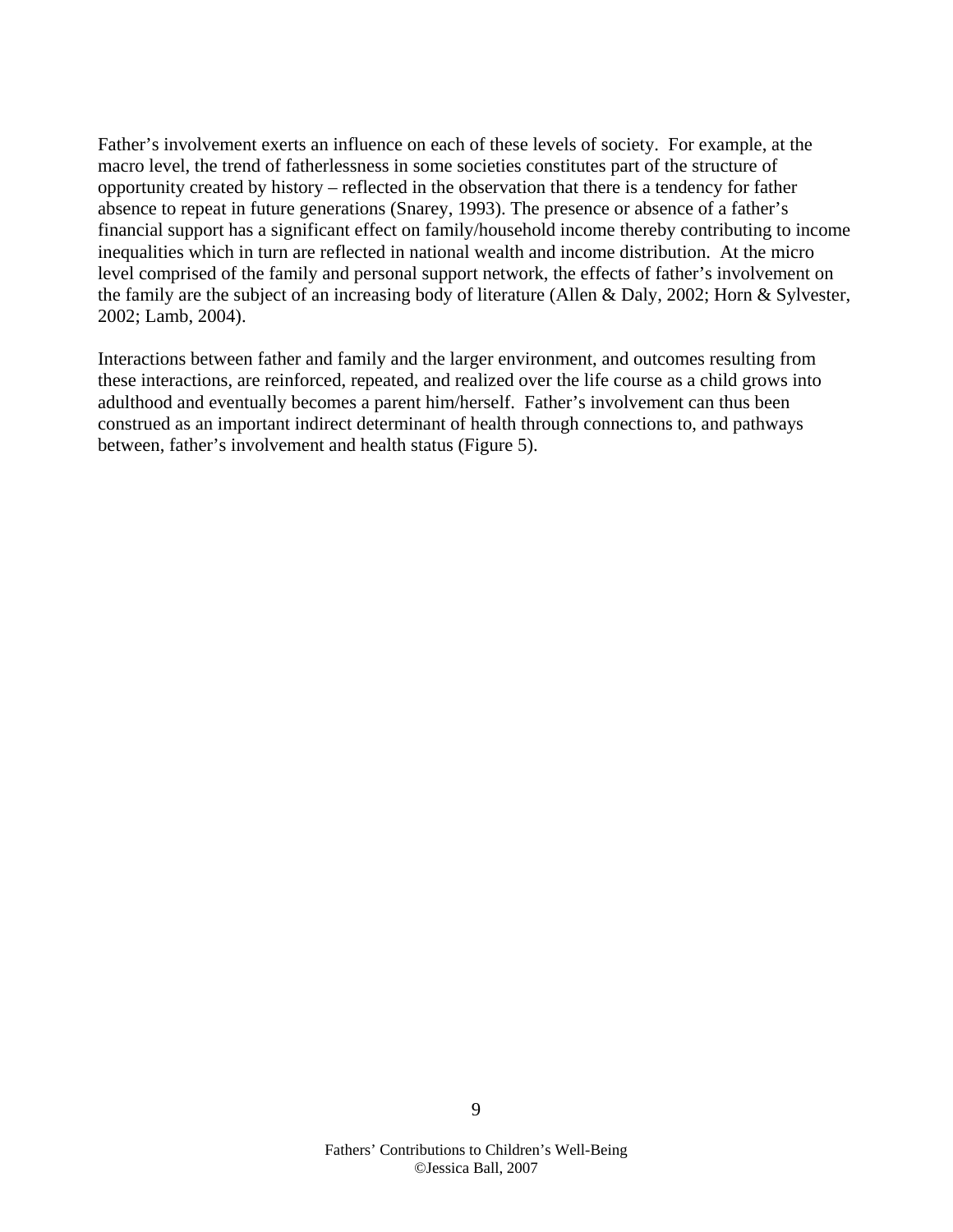## **Figure 5. Reciprocal links among health determinants and outcomes of father's involvement**

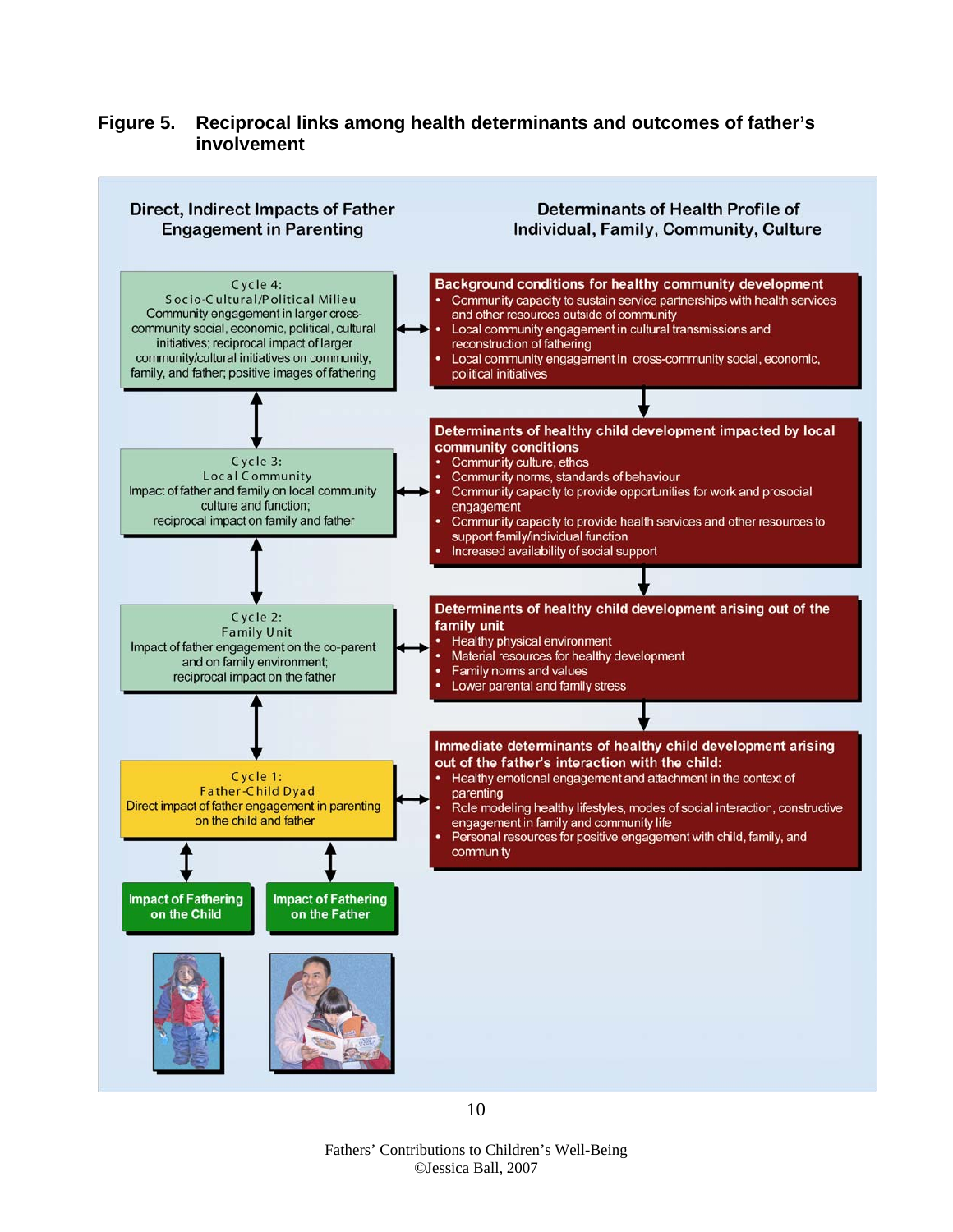#### **Summary of outcome domains associated with father's involvement**

 Father's involvement has been shown in research to have the potential to impact child development, child survival and health, and the child's emerging capacity to become an effective parent for the next generation. Father's involvement has also been seen in some research to have salutogenic effects on aspects of father's health and development. Research also suggests that father's involvement is self-reinforcing; the more fathers are involved, the more satisfaction they report, the more they learn about being an effective father and enjoying it, and the more likely they are to sustain involvement with their growing child.



## **Figure 6. Outcomes Associated With Father's Involvement**

# **Conclusion**

This report highlights findings of research showing direct impacts between father's involvement in families and with their children in ways that are linked to child well-being. Further, the report offers a conceptual framework and evidence from research pointing to father's contributions to children's well-being through their interactions with social institutions outside the family that create many of the conditions that are considered to be key determinants of health. This report contributes to the rationale for social and health policies and programs to recognize and reinforce diverse pathways for fathers to contribute to children's health and development.

Anticipated developments in conceptual and measurement tools will further increase the sensitivity and responsiveness of child and family health research, policies and programs to the contributions of that fathers can make to securing children's survival, health and development.

# **References**

Allen, S., & Daly, K. (2002). *The effects of father involvement: A summary of the research evidence*. Father Involvement Initiative - Ontario Network.

Booth, A. & Brouter, A.C. (1998). *Men in families.* London: Lawrence Erlbaum.

Bronfenbrenner, U. (1979). *The ecology of human development: experiments by nature and design*. Cambridge, MA: Harvard University Press.

11

Fathers' Contributions to Children's Well-Being ©Jessica Ball, 2007